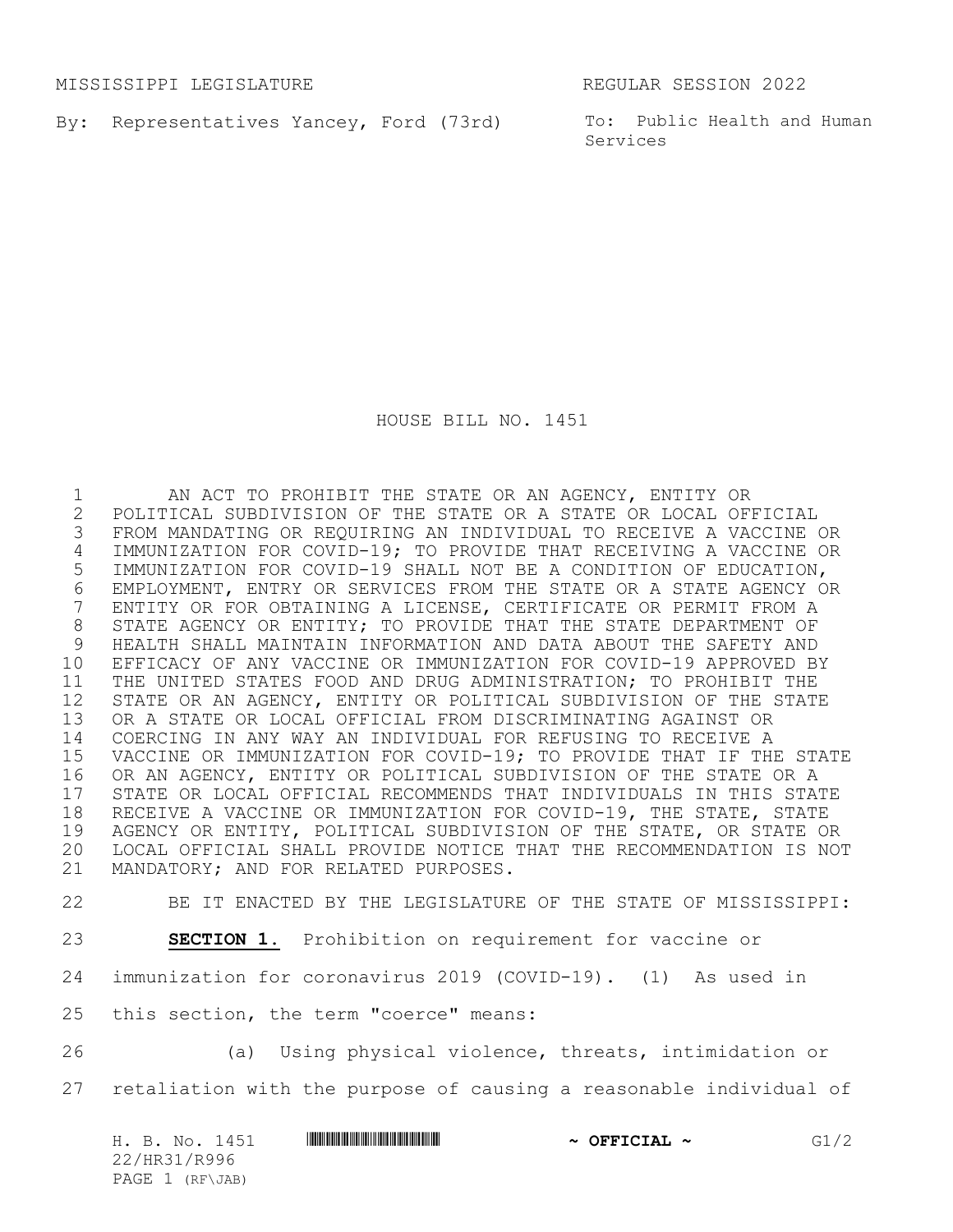ordinary susceptibilities to acquiesce when the individual otherwise would not;

 (b) (i) Making conditional a private or public benefit, including, without limitation, employment, promotion or another employment benefit, with the purpose of causing a reasonable individual of ordinary susceptibilities to acquiesce when the individual otherwise would not.

 (ii) However, other positive incentives that are above or beyond any expected compensation or benefit of employment shall not be included in the term "coerce"; or

 (c) Using any other means with the purpose of causing a reasonable individual of ordinary susceptibilities to acquiesce when the individual otherwise would not.

 (2) (a) The state, a state agency or entity, a political subdivision of the state, or a state or local official shall not mandate or require an individual to receive a vaccine or immunization for Coronavirus Disease 2019 (COVID-19).

 (b) A state-owned or state-controlled medical facility may offer positive incentives to an individual to receive a vaccine or immunization for COVID-19.

 (3) Receiving a vaccine or immunization for COVID-19 shall not be a condition of education, employment, entry or services from the state or a state agency or entity or for obtaining a license, certificate or permit from a state agency or entity.

H. B. No. 1451 \*HR31/R996\* **~ OFFICIAL ~** 22/HR31/R996 PAGE 2 (RF\JAB)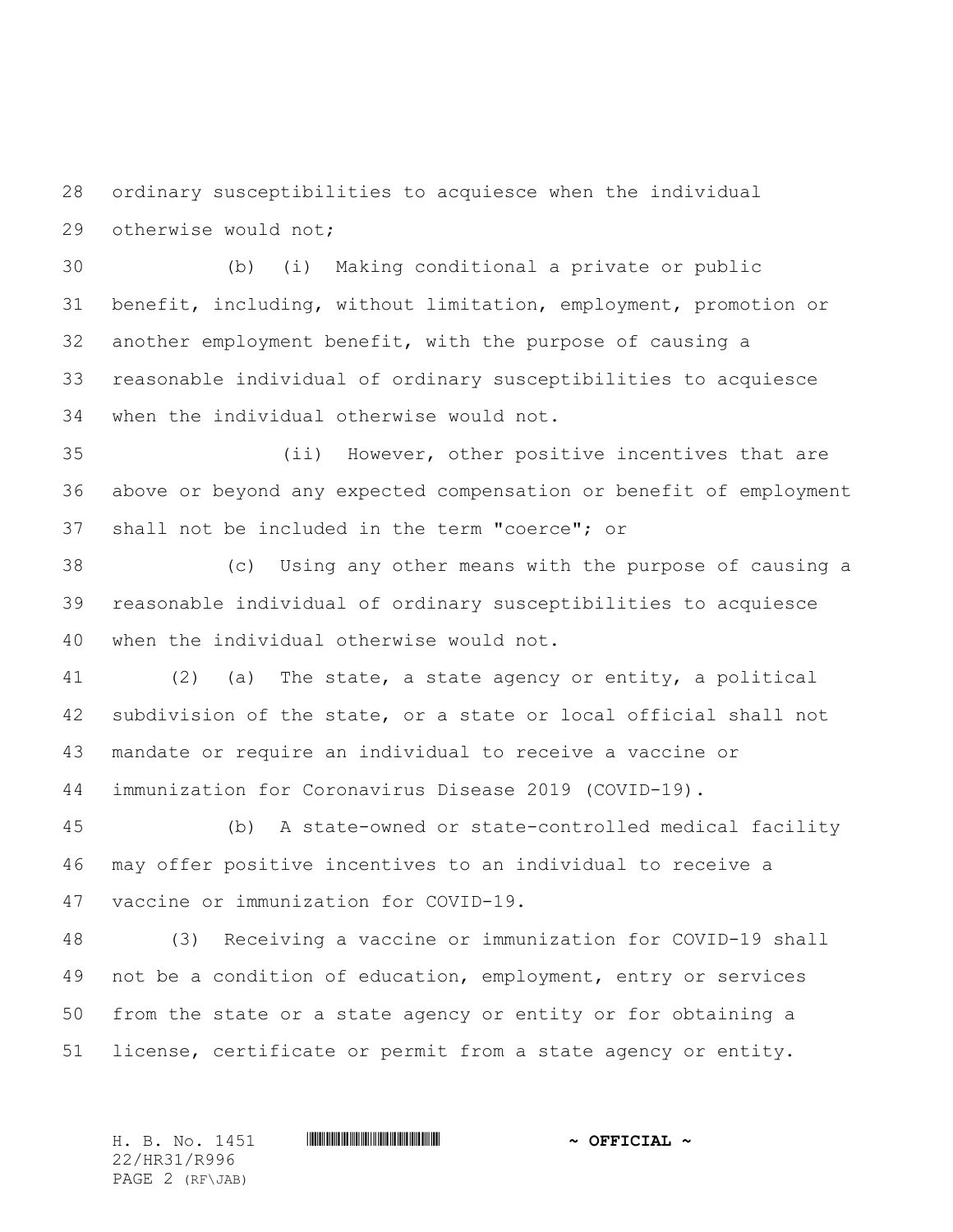(4) (a) The State Department of Health shall maintain information and data about the safety and efficacy of any vaccine or immunization for COVID-19 approved by the United States Food and Drug Administration, including, without limitation, information and data on any risk of harm associated with the administration of the vaccine or immunization, on the department's website.

 (b) The information and data described in paragraph (a) of this subsection shall be presented in a manner that is understandable and accessible to all individuals.

 (5) The state, a state agency or entity, a political subdivision of the state, or a state or local official shall not discriminate against or coerce in any way an individual for refusing to receive a vaccine or immunization for COVID-19, including without limitation:

 (a) Coerce an employee into consenting to receive a vaccine or immunization for COVID-19;

 (b) Withhold the opportunity for career advancement from an employee who does not consent to receiving a vaccine or immunization for COVID-19; or

 (c) Withhold a salary, a wage increase, insurance or insurance discounts from an employee who does not consent to receiving a vaccine or immunization for COVID-19.

 (6) If the state, a state agency or entity, a political subdivision of the state, or a state or local official recommends

H. B. No. 1451 **. AND AND AN ABLE AND A SEPICIAL ~** 22/HR31/R996 PAGE 3 (RF\JAB)